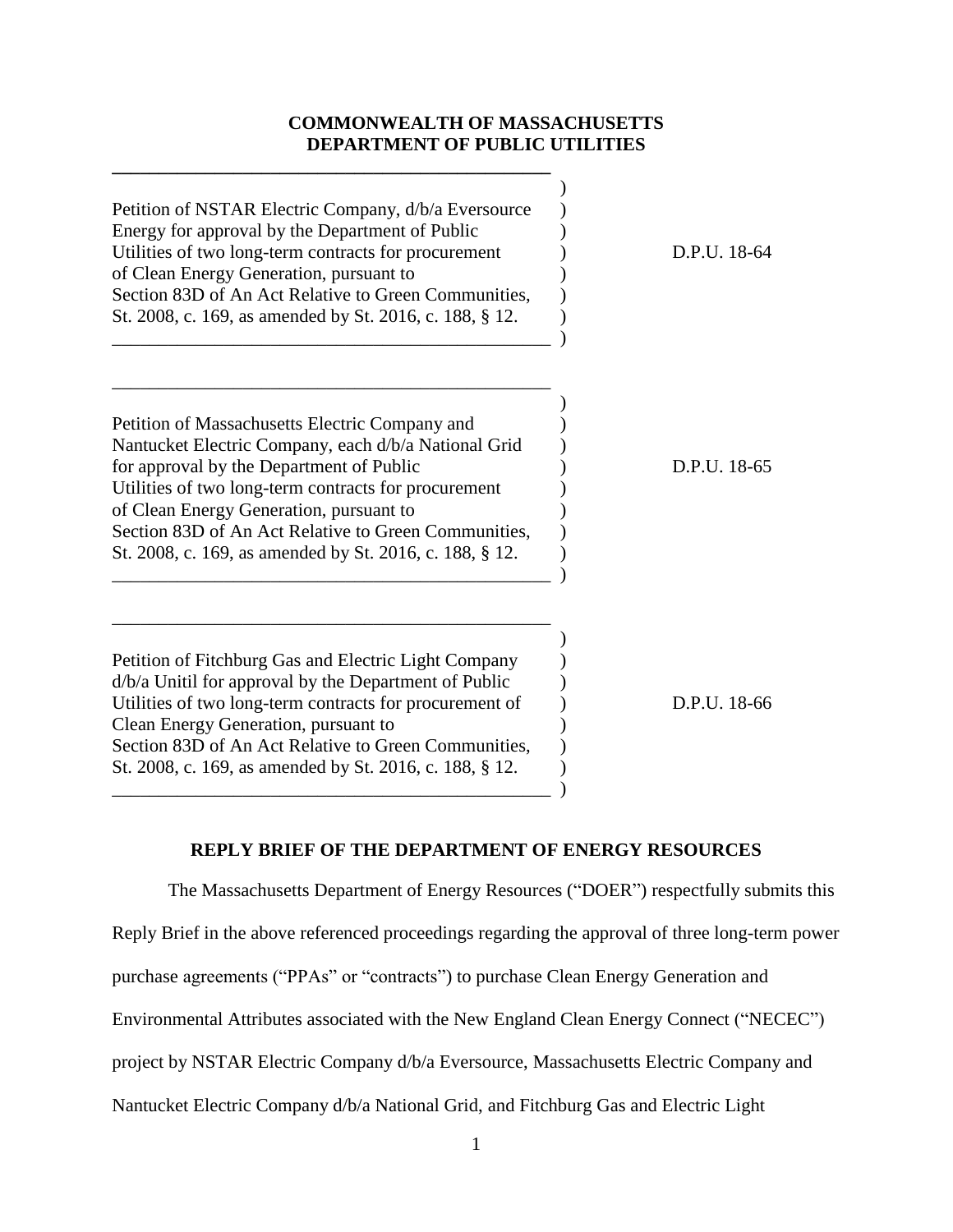Company d/b/a Unitil (collectively, the "Distribution Companies" and each "the Company"). For the reasons set forth in its Initial Brief, and as further detailed in this Reply Brief, DOER respectfully requests that the Department of Public Utilities ("the Department") find that the PPAs satisfy the requirements and criteria of Section 83D of An Act Relative to Green Communities, St. 2008, c. 169, as amended by St. 2016, c. 188, § 12 ("Section 83D"), the Department's regulations at 220 C.M.R. §24.00, the Department's precedent, and approve the PPAs.

### **I. INTRODUCTION**

 $\overline{a}$ 

On July 23, 2018, the Distribution Companies filed a petition with the Department seeking approval, pursuant to Section 83D and 220 CMR 24.00, of the PPAs. Parties, including DOER, filed simultaneous Initial Briefs on the merits of the PPAs on March 22, 2019. In its Initial Brief, DOER outlined how the PPAs met the standard of review and warrant approval. Specifically, the PPAs: (1) are a cost-effective method of procuring reliable renewable energy on a long-term basis; (2) meet the statutory and regulatory criteria set forth in Section 83D and 220 CMR 24.00; and (3) are in the public interest. The Distribution Companies properly followed the bid evaluation process set forth in the Request for Proposals ("RFP") and properly applied the bid criteria. The result of these actions was a solicitation and procurement process that was fair, reasonable, and transparent, which resulted in PPAs that are low-cost, reasonable, and provide reductions to customer's bills.<sup>1</sup> For these reasons discussed in DOER's Initial Brief,

<sup>&</sup>lt;sup>1</sup> See generally Initial Brief for Dep't Of Energy Res., Petition of Cos. of long-term contracts for procurement of Clean Energy Generation pursuant to Section 83D of An Act Relative to Green Communities, D.P.U. 18-64; D.P.U. 18-65; D.P.U. 18-66 (2018).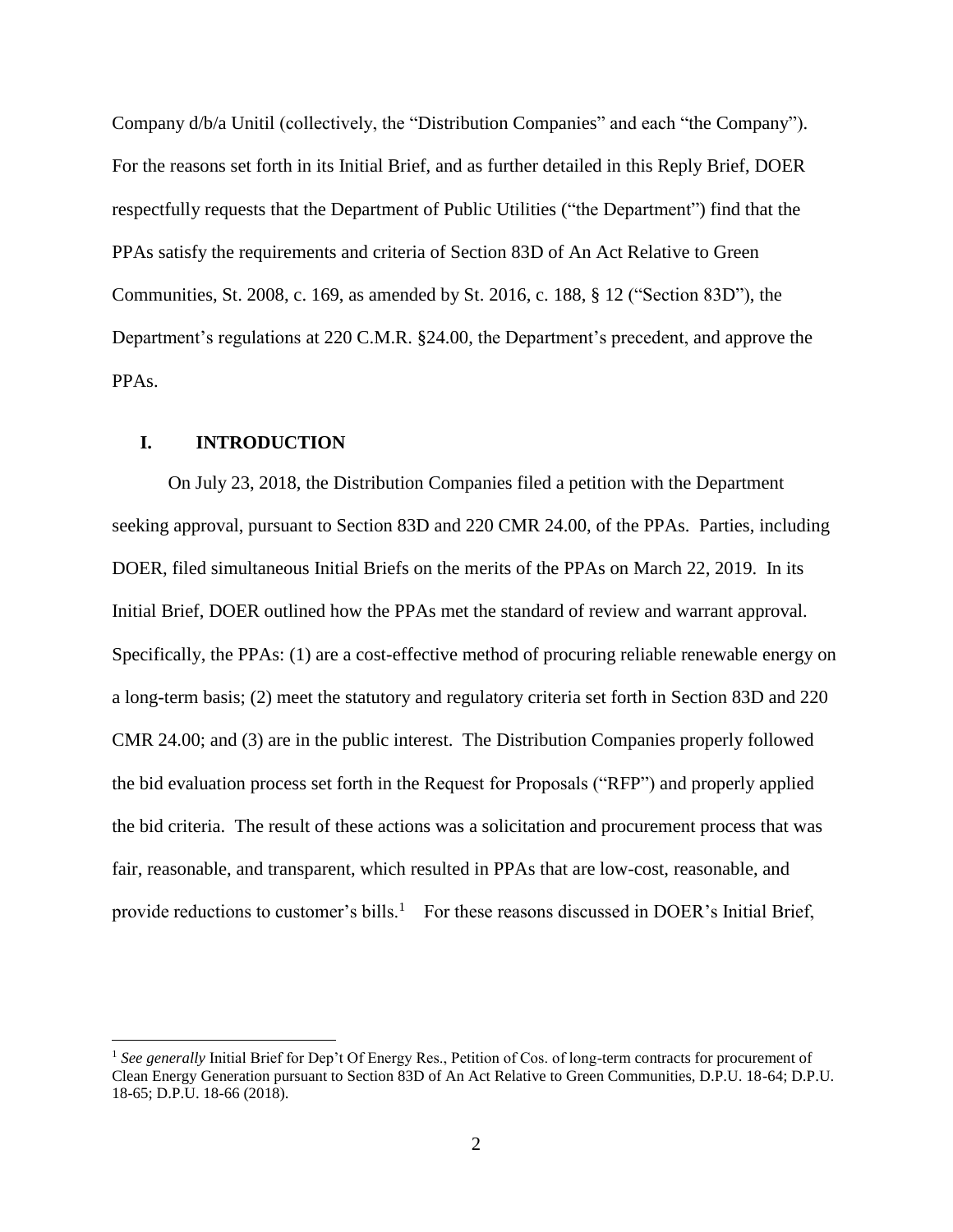the Department should approve the proposed PPAs, without amendment, as cost-effective longterm contracts for the procurement of low-cost renewable energy in satisfaction of Section 83D.

In this Reply Brief, the DOER reiterates its support for the approval of the proposed PPAs as outlined in its Initial Brief and recommends the Department approve the PPAs without amendment, and not adopt the Office of the Attorney General's ("AGO") recommended process changes. In addition, the DOER responds to certain arguments made by the intervening parties as further provided below.<sup>2</sup>

## **II. THE PROPOSED PPAS SATISFY THE REQUIREMENTS OF SECTION 83D, AS WELL AS DEPARTMENT PRECEDENT, AND ARE IN THE PUBLIC INTEREST.**

**A. Contrary to Intervenor's Claims, the Department Should Approve the PPAs as Filed Because NECEC meets the RFP Definition of "Incremental Hydroelectric Generation" and all Requirements of Section 83D Including the Statutory Definition for "Firm Service Hydroelectric Generation."**

Some intervenors contend that the Department should either reject the PPAs or take the extraordinary step of amending the Distribution Companies' negotiated PPAs to require Hydro Quebec ("HQ") to contractually require a historical level of delivery of hydroelectricity for a twenty-year period in addition to the delivery of the contracted-for amount of 9.45 TWhs.<sup>3</sup> Specifically, either rejecting the PPAs, or the AGO's requested "remedy," to amend PPAs, are predicated on faulty arguments that Section 83D and the RFP collectively create a requirement that the PPAs must guarantee a historical delivery of hydroelectricity to the New

<sup>&</sup>lt;sup>2</sup> Silence with respect to any issues or arguments raised in this proceeding should not be construed as acquiescence or consent by the DOER.

<sup>&</sup>lt;sup>3</sup> Initial Brief for Att'y Gen. Office at 17, Petition of Cos. of long-term contracts for procurement of Clean Energy Generation, D.P.U. 18-64; D.P.U. 18-65; D.P.U. 18-66 (2018). Other intervenors have made similar arguments and recommend the Department reject the proposed PPAs, and DOER's response in this section applies to similar arguments made by these parties.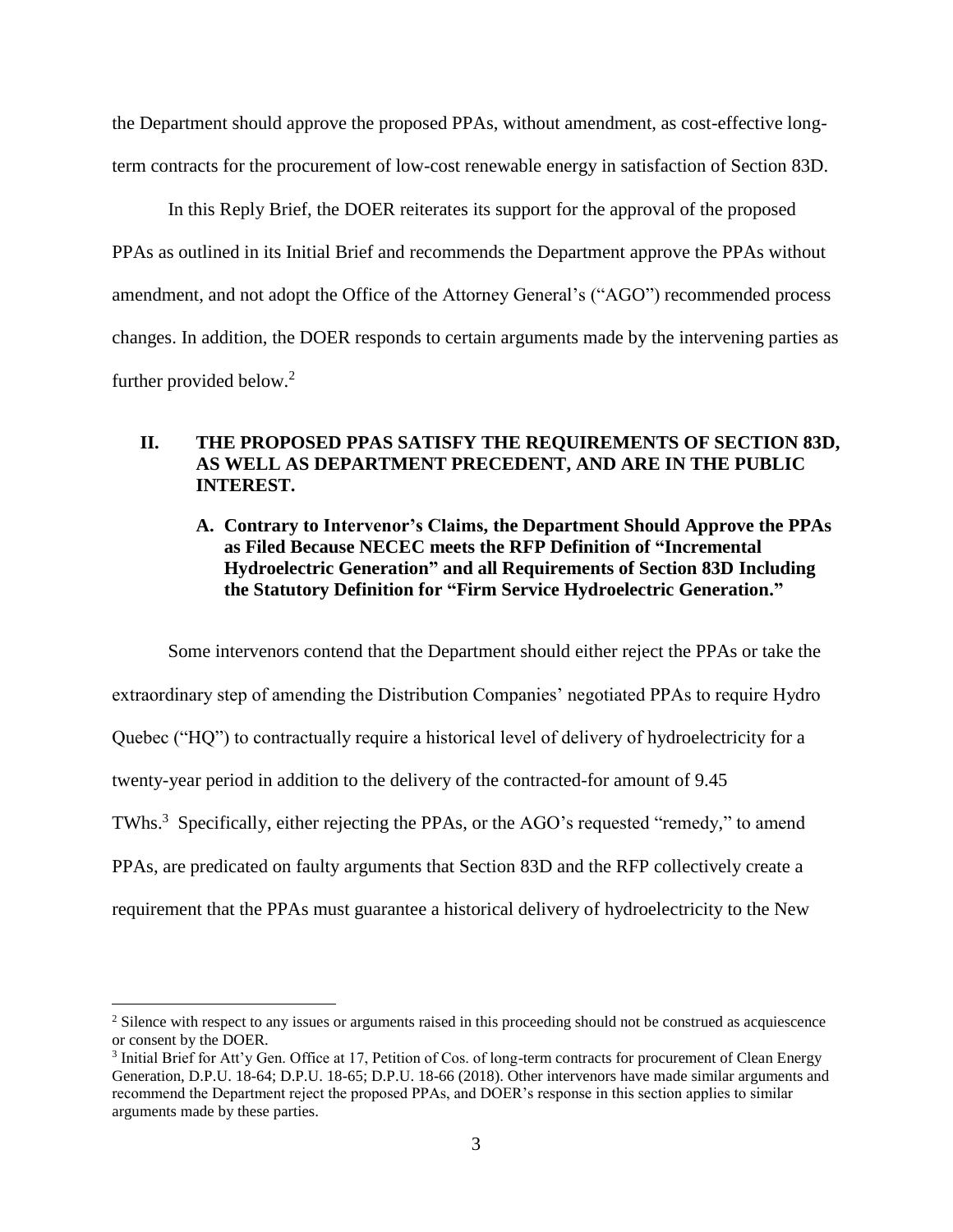England region for a twenty-year period, and that the hydroelectricity delivered under the PPAs must be incremental to those historic deliveries.

The Department should approve the PPAs as filed, and reject the AGO's request because: (1)Section 83D does not require a PPA to guarantee delivery of a historical level of electricity into the region in addition to the delivery of the contracted-for amount of 9.45 TWhs; (2) the RFP's inclusion of the term "Incremental Hydroelectric Generation" is misconstrued by the AGO, as it was intended to ensure that bidders had sufficient generation capacity to supply Clean Energy Generation above their historic three-year average sales into ISO New England, as opposed to requiring the bidder to legally guarantee its historical deliveries over a twenty year period; (3) the AGO attempts to use each Distribution Companies' Exhibit H as "evidence" that the statute and RFP required the PPAs to provide an extraordinary guarantee to deliver the entirety of HQ's historic three year average hydroelectric sales into the ISO New England region *above* the proposed amount of energy associated with the NECEC bid for twenty years; and (4) the PPAs meet the public interest standard, by which the Department considers whether the Distribution Companies reasonably followed the bid evaluation process set forth in the RFP and whether the Evaluation Team reasonably applied the RFP criteria in their evaluation of bids; resulting in a solicitation and procurement process that was fair, reasonable, and transparent. The record on this issue is thoroughly developed and shows that NECEC's bid was both consistent with these requirements and was evaluated consistent with the RFP.<sup>4</sup>

<sup>4</sup> As noted in the IE Report, the form PPA also "did not contain any specific provision requiring that a seller of existing hydropower generation deliver any amount of energy other than that being committed to under the proposed contract". Exh. IE Report, p. 51.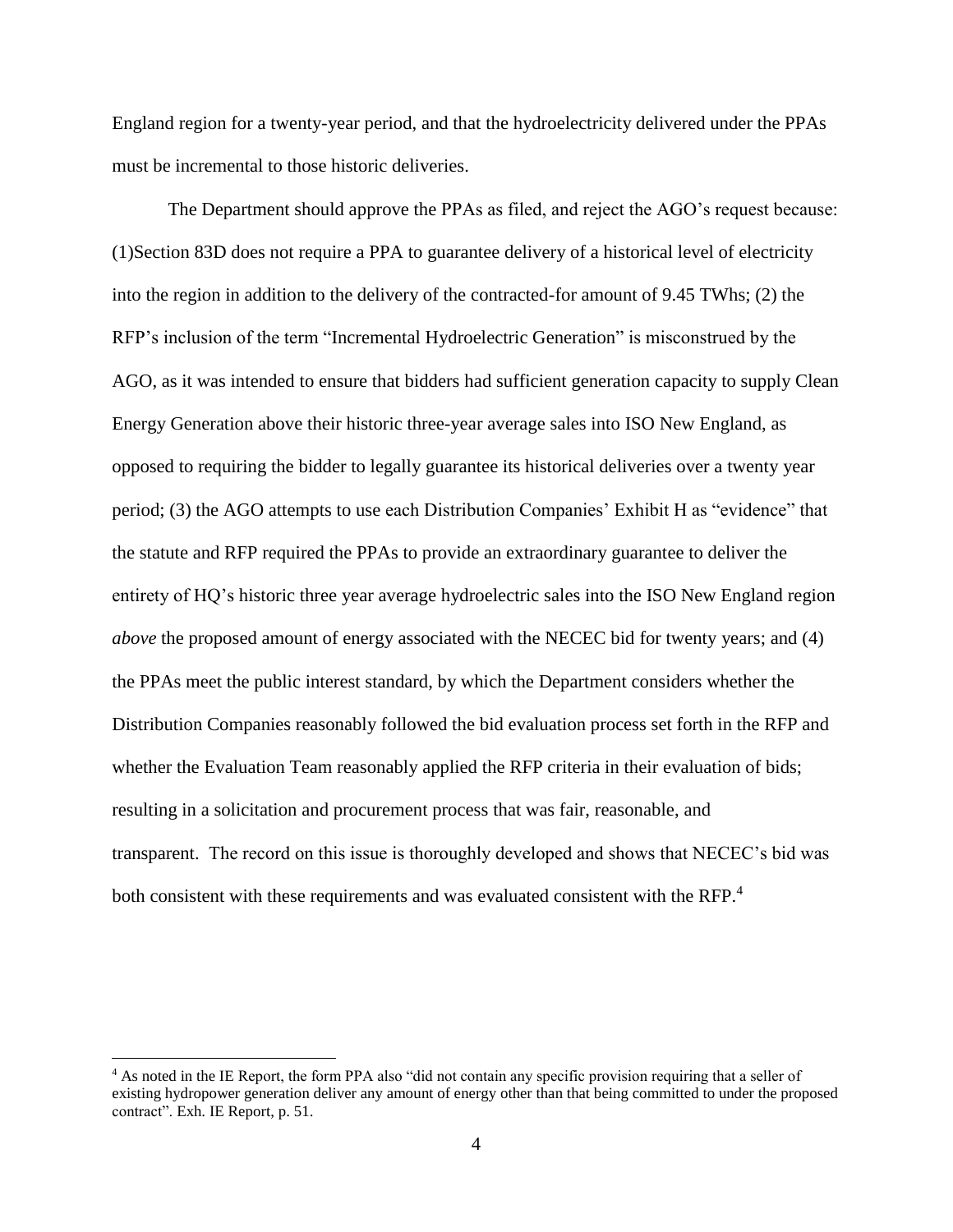Interveners have incorrectly applied the statutory requirements for Firm service

hydroelectric generation from Section 83D, especially as compared to the distinctly different

requirements for Class I renewable resources. In her Initial Brief, the AGO states:

the interpretation of Incremental Hydro as being fully incremental is necessary to ensure consistency with the requirements for renewable bids, which were required to provide… energy that is fully incremental. In fact, renewable bids were required to meet a stricter standard in this respect, since they were required to be *new*  resources which necessarily provide incremental energy.<sup>5</sup>

Section 83D permits the Distribution Companies to solicit for "[f]irm service hydroelectric

generation," "[n]ew Class I renewable portfolio standard eligible resources," and a combination

of both resources.<sup>6</sup> Section 83B defines Firm service hydroelectric generation as:

hydroelectric generation provided without interruption for 1 or more discrete periods designated in a long-term contract, including but not limited to multiple hydroelectric run-of-the-river generation units managed in a portfolio that creates firm service though the diversity of multiple units.<sup>7</sup>

Additionally, Section 83B defines New Class I renewable portfolio standard eligible resources

as:

Class I renewable energy generating sources as defined in section 11F of chapter 25A of the General Laws that have not commenced commercial operation prior to the date of execution of a long-term contract or that represent the net increase from incremental new generating capacity at an existing facility after the date of execution of a long-term contract.<sup>8</sup>

Nothing in the statute requires that there be "consistency" between the new RPS Class I

resources and Firm service hydroelectric resources eligibility, and the AGO's argument requiring

an interpretation of Incremental Hydro as being "fully incremental" to "ensure consistency" with

<sup>5</sup> Att'y Gen. *supra* note 3 at 24.

<sup>6</sup> M.G.L. c. 188 of the Acts of 2018, §83B (2016).

<sup>7</sup> *Id*.

<sup>8</sup> *Id*.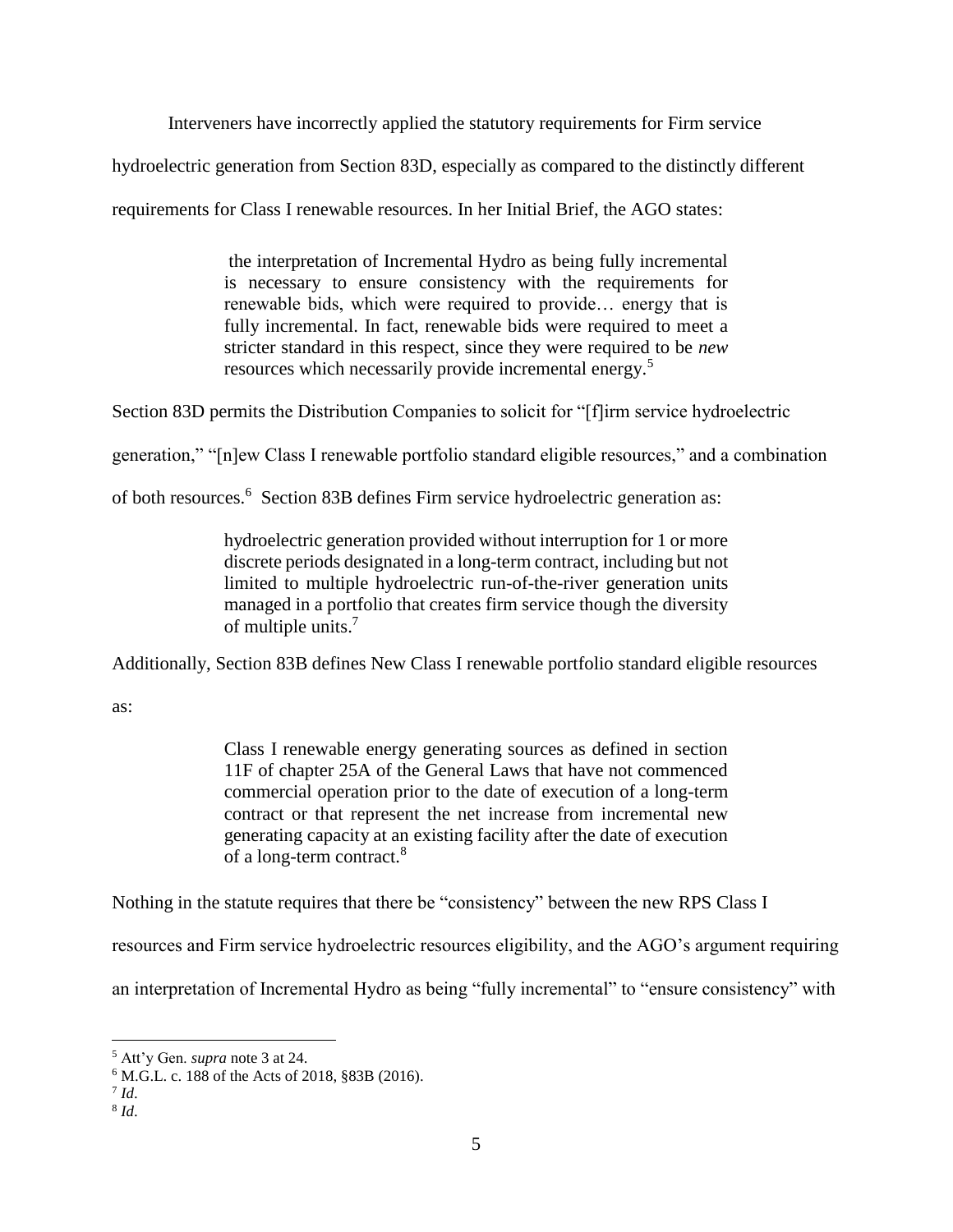requirements for Class I resources is a false equivalency that is inconsistent with the statute and the requirements of the RFP. Section 83B defined and required RPS Class I resources under this procurement to be *new generating sources*, whereas, Section 83B explicitly permits contracts with existing hydroelectric facilities.<sup>9</sup>

As to the RFP's inclusion of the term "Incremental Hydroelectric Generation," the RFP defined eligible bids for Firm service hydroelectric generation bids as resources with sufficient generation capacity to supply Clean Energy Generation above their three year historical sales into the ISO New England region. <sup>10</sup> In order to provide evidence that Firm service hydroelectric bids met this definition in the RFP, bidders were required to demonstrate whether their generation units were new or existing. If their bids included existing generation units, bidders were required to provide evidence that they had sufficient and additional hydroelectric generation capacity to deliver the proposed energy quantity in their bid above their three-year historic deliveries into ISO-NE.<sup>11</sup> The NECEC bid met these requirements. Accordingly, the evidence demonstrates that NECEC was evaluated based on information provided by the bidder for their generation resources and increased transmission capacity to New England consistent with the RFP.<sup>12</sup> The historic import assumptions used to build the evaluation model was neither a benchmark nor a requirement for the PPAs.

<sup>9</sup> M.G.L. c. 188 of the Acts of 2018, §83B (2016).

<sup>10</sup> Exh. JU-2, p. 5. "Incremental Hydroelectric Generation" means "Firm Service Hydroelectric Generation that represents a net increase in MWh per year of hydroelectric generation from the bidder and/or affiliate as compared to the 3-year historical average and/or otherwise expected delivery of hydroelectric generation from the bidder and/or affiliate within or into the New England Control Area."

<sup>&</sup>lt;sup>11</sup> Appendix B of the RFP required bidders to provide the following: "Describe why the generation proposal qualifies as Incremental Hydropower Generation. If the entire project is not new, specify the amount of power provided to or sold into the ISO-NE market during 2014, 2015, and 2016. Provide information which demonstrates that the resources and transmission capacity described in your proposal are capable of providing an increase in the amount of such power compared to the average power deliveries in ISO-NE over those three years." Exh. JU-2, p. 55.

<sup>&</sup>lt;sup>12</sup> Transcript of Cross Examination at 24-25, Petition of Cos. of long-term contracts for procurement of Clean Energy Generation, D.P.U. 18-64; D.P.U. 18-65; D.P.U. 18-66 (2018); *Id*. at 508-509; *Id*. at 568.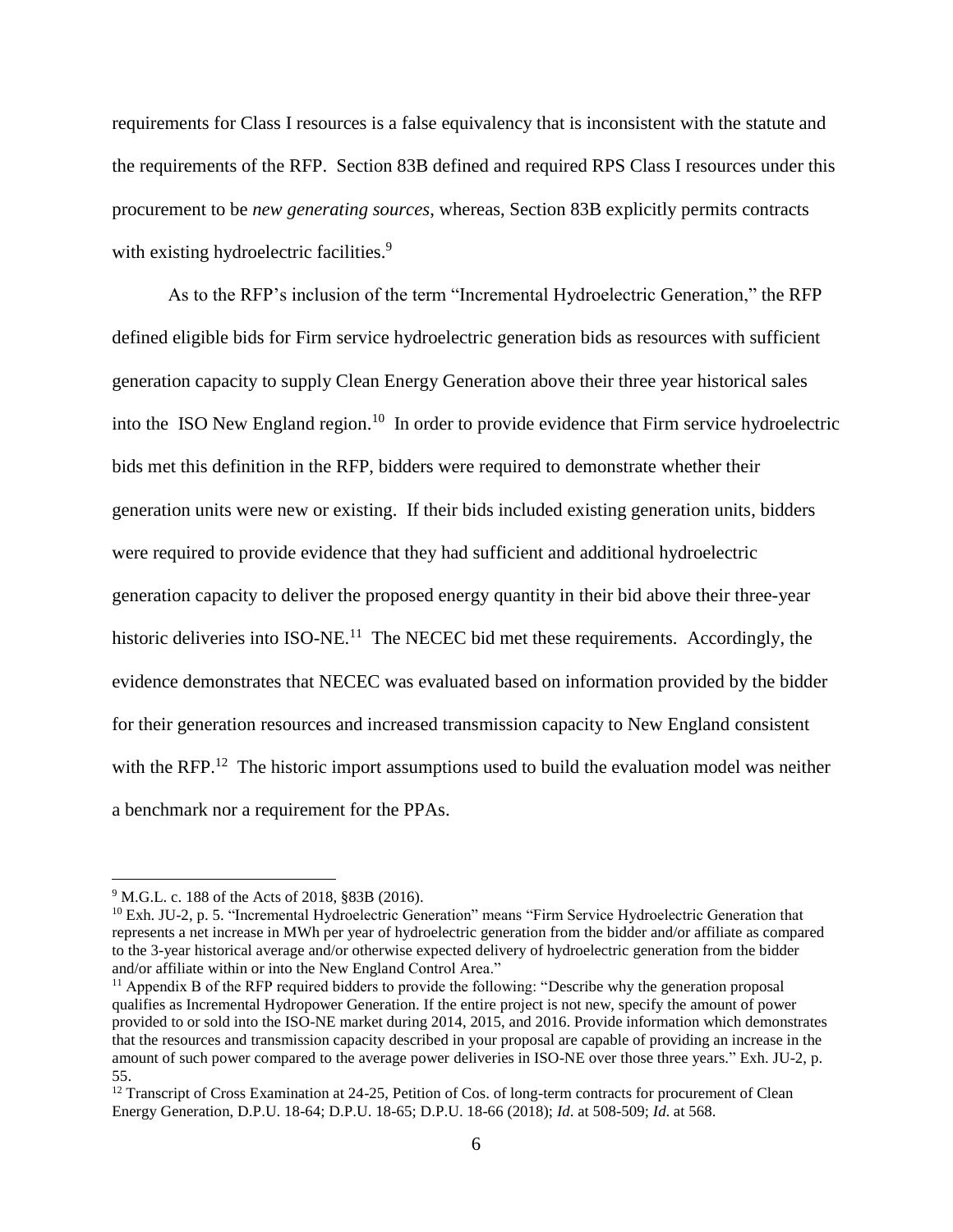Further, the intervenors' interpretation of the RFP's inclusion of incrementality misses the point of the Section 83D procurement. Currently, the majority of HQ's current sales into the ISO New England region are sold into the wholesale spot market on a non-contractual basis; therefore, HQ currently has the discretion to decrease its deliveries into New England at any time and introduce volatility to energy pricing.<sup>13</sup> The intervenor's arguments are based on a flawed assumption that in order for NECEC to remain incremental, HQ's three year historical deliveries must continue indefinitely into the future. During their cross-examination the Distribution Companies responded to questions from the Department that described the current composition of HQ's hydroelectric imports and how the historic average differs from Section 83D contracted energy:

> WALTMAN: ...9.55 is the incremental energy that we've signed up for with the PPAs. The 14.8 before, that was used to prove they could deliver over and above the 14.8. … The 14.8 was considered  $-$  is mainly – for the majority of that energy, it is  $-$ it's nonfirm. So... we don't know in the future whether or not that's going to be delivered. It can be or it can't be regardless of these contracts. If these contracts weren't here, that may or may not be delivered, but we know now that some amount of energy is going to be delivered... $^{14}$

These historic sales could be discontinued and shifted by HQ at any time, regardless of whether or not the Distribution Companies contracted with NECEC. By having NECEC under contract the Commonwealth's ratepayers will be guaranteed the delivery of Clean Energy Generation regardless of any changes in economic conditions that may incentivize HQ to reduce its spot market deliveries. Beyond that guarantee, each Distribution Company's Exhibit H provides additional protections to the Commonwealth's ratepayers over and above the delivery of the

<sup>13</sup> Transcript *supra* note 12 at 30.

<sup>14</sup> *Id*. at 203, ll, 9-21.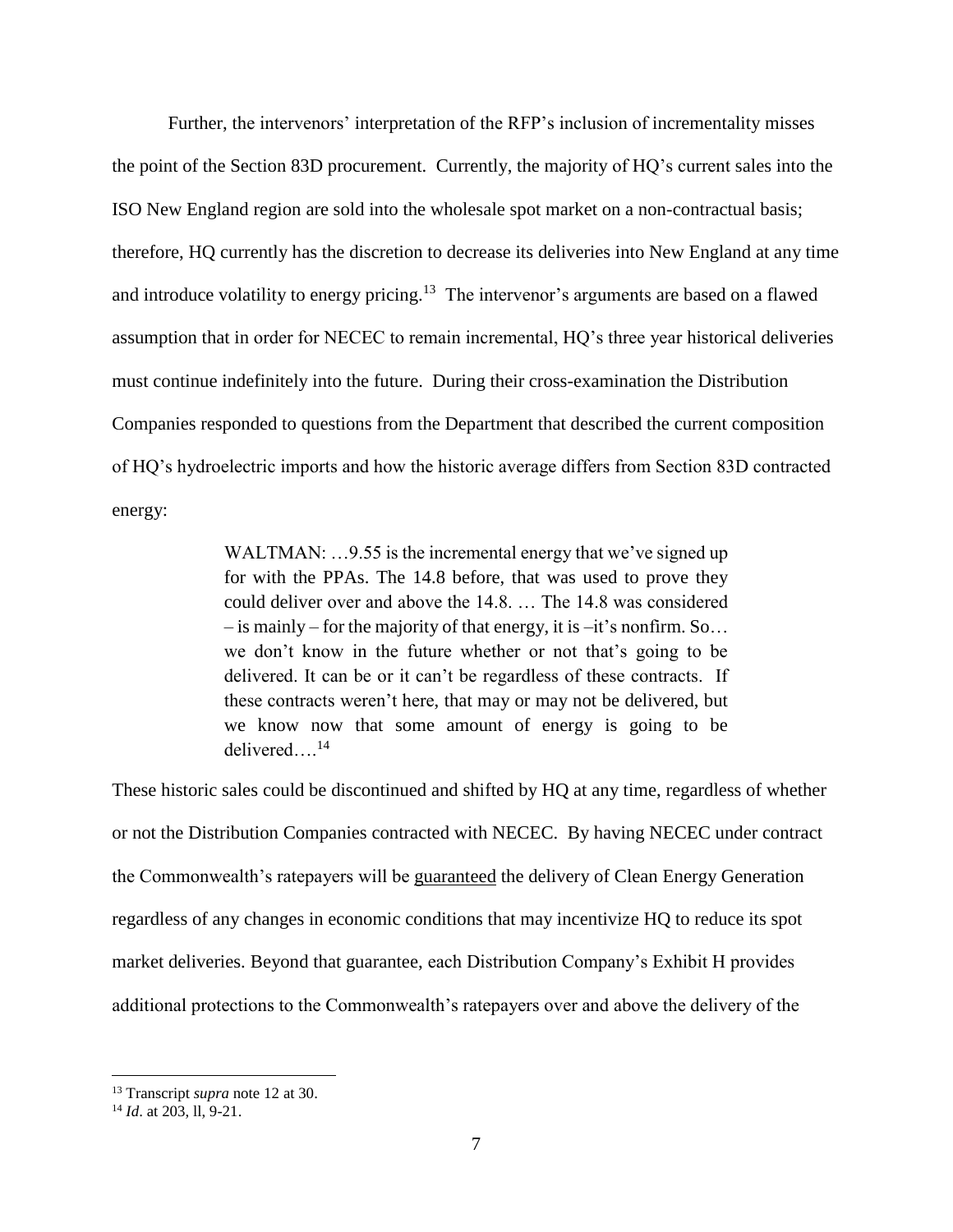contracted 9.55 TW/h of energy by including penalties in the event that non-contracted HQ hydroelectric energy deliveries into ISO-NE fall below a negotiated, commercially reasonable standard.<sup>15</sup> These protections should not be misinterpreted that the PPAs should have guaranteed delivery of electricity resources in addition to the contracted for 9.45 TWh.

Notably, the IE monitored the contract negotiation phase from several perspectives, including whether the PPAs as negotiated were consistent with the bids as evaluated, and whether the resulting PPAs conformed with the requirements of the RFP.<sup>16</sup> The IE concluded that "the contracts that resulted from the negotiation process were no less adverse to the EDCs than the proposals and associated contracts submitted by HRE and CMP and, in many cases, were more favorable to the EDCs and their customers," and that "the EDCs fairly negotiated the terms of the HQUS PPA and CMP PPA consistent with the requirements of the RFP."<sup>17</sup>

In presenting arguments for including protections for historical imports as part of the PPAs, intervenors have also inaccurately compared the emission benefits of contracted versus non-contracted energy. In her Initial Brief the AGO states that "[u]nless the Proposed PPAs require that Contract Energy be Incremental Hydro, HQ has no incentive to … provide the benefits sought by the solicitation."<sup>18</sup> This assertion is facially untrue. As noted above, the PPAs provide a level of guaranteed delivery. Under the proposed PPAs, HQ will be under contract to deliver 9.55 TWh of Firm service hydroelectric generation for 20 years; an amount that was required by statute, solicited for through the RFP, submitted by NECEC, and ultimately selected. Placing this amount of energy under contract for firm delivery of Clean Energy Generation and

<sup>&</sup>lt;sup>15</sup> While each Distribution Company's Exhibit H take a different approach to securing this benefit, each are reasonable and consistent with the terms of the RFP. Transcript *supra*, note 12 at 203, 208. <sup>16</sup> Exh. IE Report, p. 36.

 $17$  Exh. IE Report, p. 54.

<sup>18</sup> Att'y Gen *supra* note 3 at 22.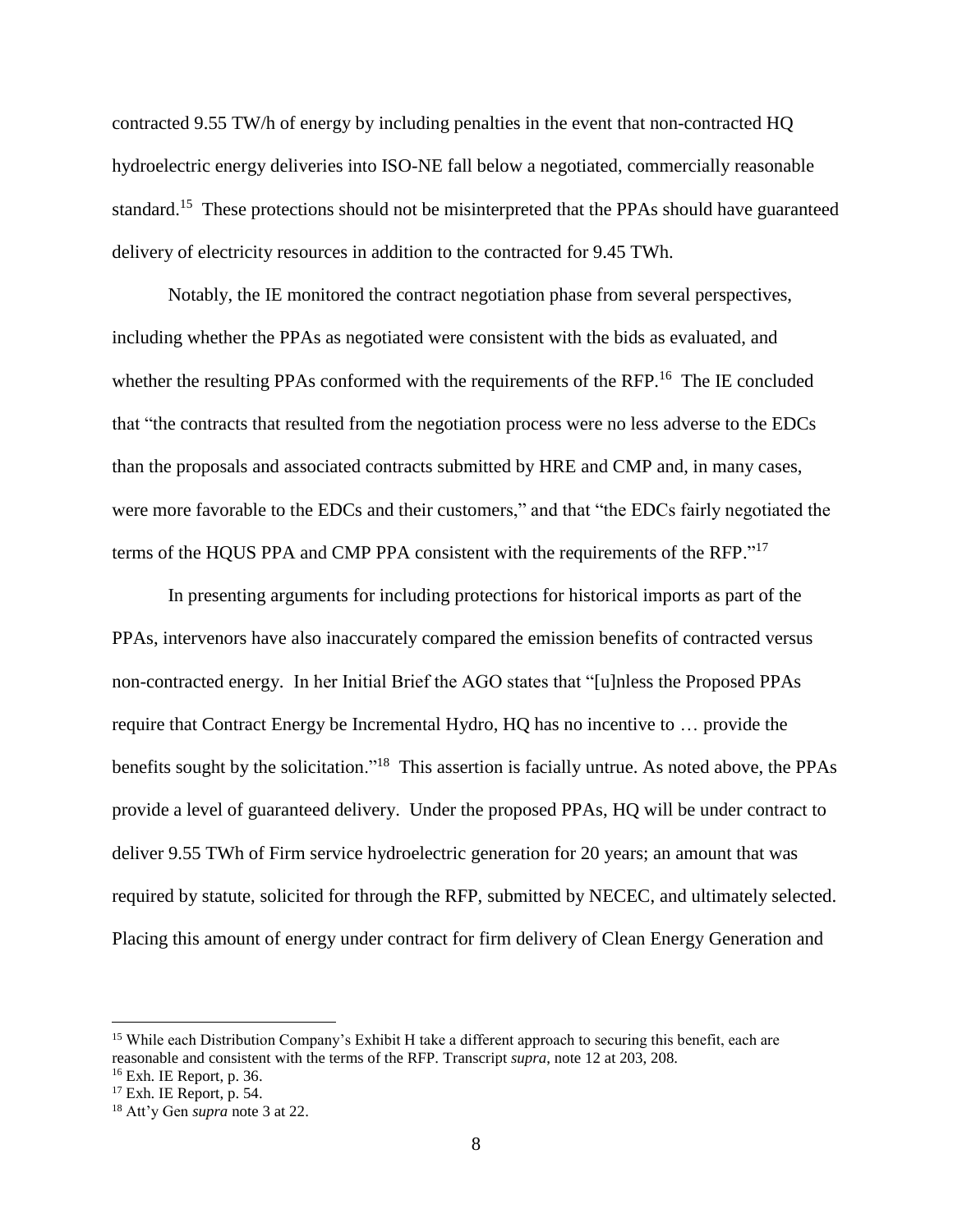associated Environmental Attributes directly to the Commonwealth, meets the direct intent of the statute, the solicitation and guarantees attributable emission reductions are received by the Commonwealth's ratepayers.<sup>19</sup> If HQ chooses not to deliver according to the provisions in the PPAs, the PPAs include damages to protect ratepayers.<sup>20</sup>

The AGO also argues that "based on average emission rates of Massachusetts imports, the greenhouse gas ("GHG") reductions attributable to Massachusetts would be lower (i.e., emissions attributable to Massachusetts would be higher) if HQ delivered only what is required by the PPAs, relative to the case if the Contract Energy was Incremental Hydro."<sup>21</sup> This conclusion is incorrect. Currently, emissions benefits from non-contracted hydroelectric imports are shared across all New England states.<sup>22</sup> Pursuant to Section 83D, the contracted Environmental Attributes from NECEC must all be retired for Massachusetts' Global Warming Solutions Act ("GWSA") compliance. Placing NECEC's 9.55 TWh of Firm service hydroelectric generation under contract for twenty years, ensures the Commonwealth will directly and solely receive the entirety of HQ's Environmental Attributes provided through the NECEC project for the life of the contract; attributes that will positively contribute to the Commonwealth's GWSA targets.

In asserting that the Commonwealth's GHG reductions would actually be lower under the proposed PPAs, the AGO relies on an erroneous calculation that significantly overstates the impact of non-contract deliveries from HQ into the ISO New England wholesale market on Massachusetts GWSA compliance, because it incorrectly attributes one hundred percent of the

<sup>19</sup> *See* Exh. JU-3A/B/C, §4.7(d) p. 36 (requiring that NECEC will transfer Environmental Attributes pursuant to each Distribution Companies PPA). Additionally, the Distribution Companies shall retain NECEC's Environmental Attributes. M.G.L. c. 188 of the Acts of 2018, §83D(h) (2016).

 $20$  Exh. EDC-RB-1, p. 20-26 (describing the damages in place and the approach each Company took to require HQUS' performance under the contracts).

<sup>21</sup> Att'y Gen *supra* note 3 at 24.

<sup>22</sup> *See* Exh. JU-6, p. 39-40.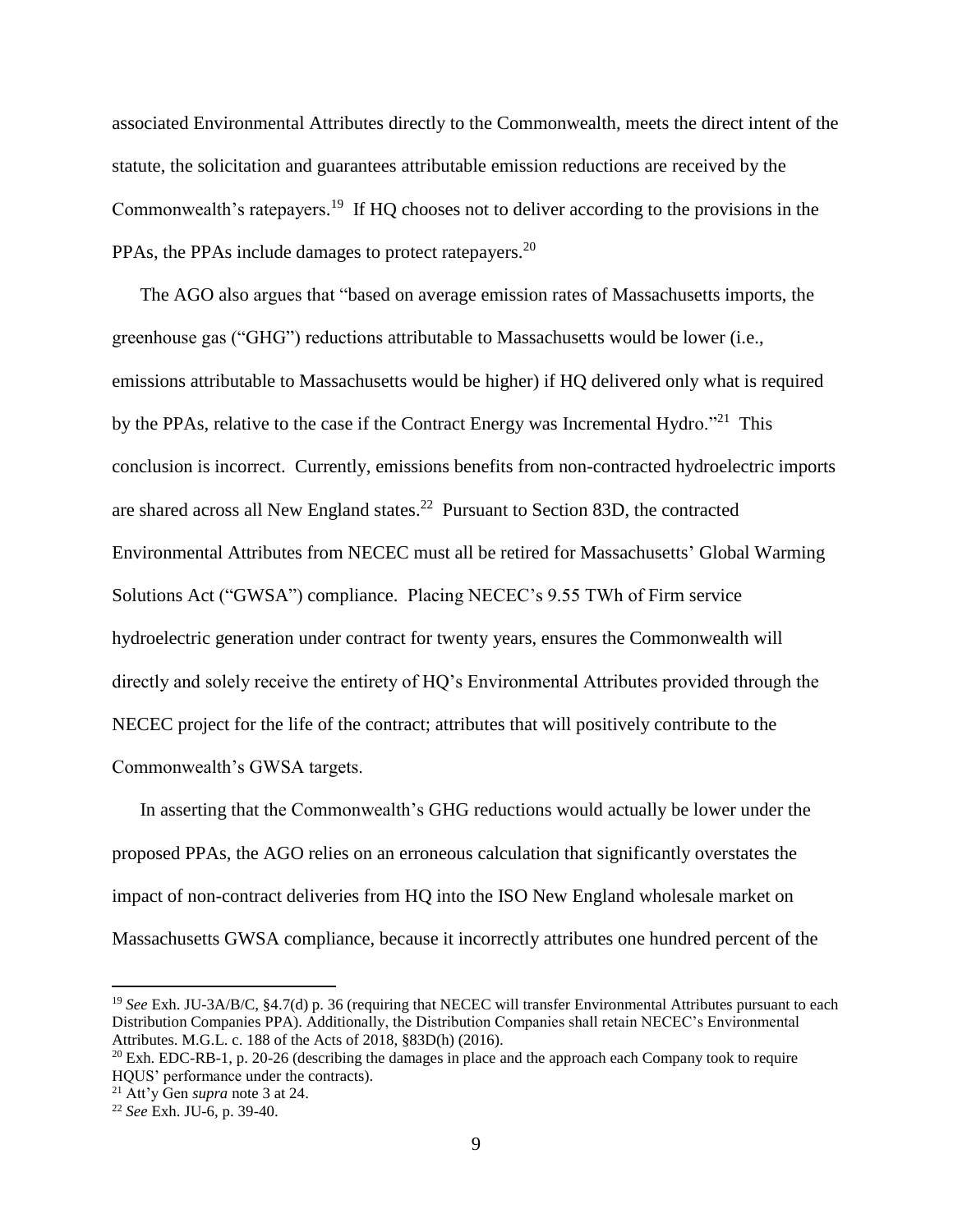existing 14.8 TWh of *New England* hydroelectric imports to Massachusetts alone.<sup>23</sup> Instead, the emissions benefits from the existing hydroelectric imports are shared across New England. By contrast, under the PPAs and consistent with statute, NECEC emissions rates are directly attributable to only Massachusetts and thus the NECEC Project reduces the state's reliance on existing non-contracted deliveries for GWSA compliance. This secures the GWSA compliance benefit for Massachusetts ratepayers, without regard to whether existing imports shift in the future.<sup>24</sup>

As part of its public interest analysis, the Department considers whether the Distribution Companies reasonably followed the bid evaluation process set forth in the RFP and whether the Evaluation Team reasonably applied the RFP criteria in their evaluation of bids; resulting in a solicitation and procurement process that was fair, reasonable, and transparent. The record on this issue is thoroughly developed and shows that NECEC's bid was aligned with the RFP requirements and was evaluated consistent with the RFP.<sup>25</sup> The PPAs are a cost-effective method of procuring reliable renewable energy on a long-term basis and meet the criteria set for in Section 83D and the Department's regulations.<sup>26</sup> Specifically, the PPAs provide Firm service hydroelectric generation that is in the public interest of the Commonwealth's ratepayers by providing cost-effective firm Clean Energy Generation and Environmental Attributes directly to the Commonwealth under a long term contract. The PPAs conform with the terms of the RFP, provide cost-effective, firm, Clean Energy Generation and Environmental Attributes directly to

<sup>&</sup>lt;sup>23</sup> The quoted number is the level of historical deliveries into New England, averaged 2014 through 2016. Exh. NEER-1-8.

<sup>&</sup>lt;sup>24</sup> Existing non-firm imports are allocated to the states in the MassDEP Inventory based on their need, where a state's electricity consumption is greater than its generation. *See* Exh. JU-6, p. 39-40. By attributing NECEC attributes to Massachusetts's electricity consumption as Massachusetts generation, there will be a smaller difference between consumption and generation. This reduces Massachusetts's overall import need.

<sup>25</sup> Exh. JU-6, p. 11; Exh. NEER-3-6; Transcript *supra*, note 12 at 55.

<sup>26</sup> DOER *supra*, note 1 at 2.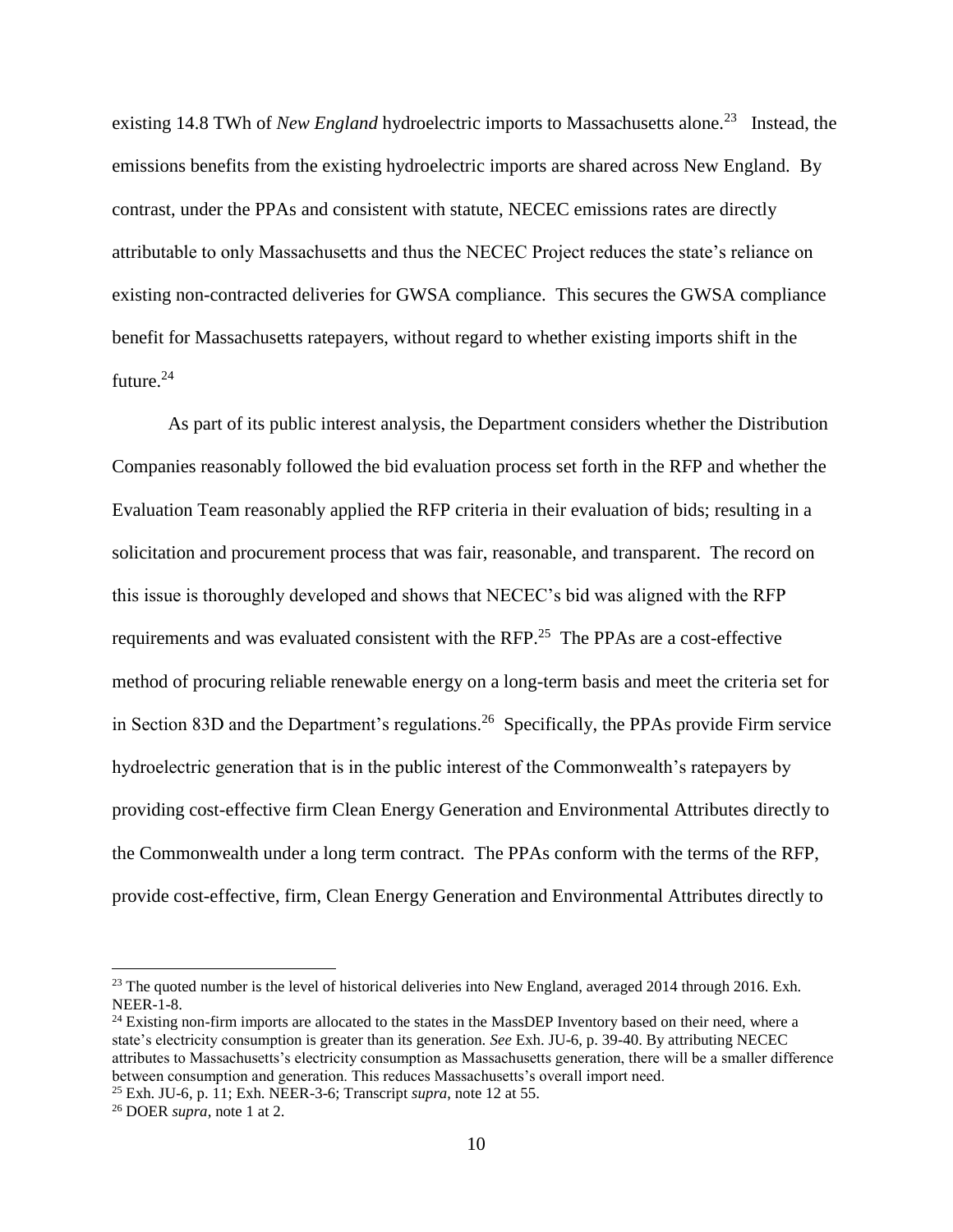the Commonwealth under a long-term contract, and meet all criteria set forth in Section 83D and the Department's regulations. Accordingly, the Department should find that the PPAs are in the public interest and should be approved without amendment.

## **B. Intervenor's Claims that System Mix Energy May Be Substituted for Clean Energy Generation is Unfounded.**

In its Initial Brief, NextEra asserts that, because HQ's total generation fleet includes both hydroelectric generation and some non-hydroelectric generation, that the contracted energy could include non-clean energy generation.<sup>27</sup> This assertion is simply untrue. Consistent with Section 83D, the RFP, and the PPAs, unit-specific tracking of generation attributes is required, which in New England is the NEPOOL-GIS system.<sup>28</sup> All bidders were required to "utilize an appropriate tracking system to ensure a unit specific accounting of the delivery of clean energy, to enable [MassDEP], in consultation with the DOER, to accurately measure progress in achieving the Commonwealth's [GWSA] goals."<sup>29</sup> The Commonwealth utilizes energy attributes to track and allocate emissions; not the physical flow of energy. To comply with this requirement, the proposed PPAs require that the NEPOOL GIS unit specific tracking system is used to ensure that any contracted energy is associated with a hydroelectric attribute, including any allowable shortfall energy, and that all energy under the contract will be Qualified Clean Energy from hydroelectric generation resources, which must be tracked on a generating unit specific basis, Consistent with the Section 83D and RFP requirements, the PPAs will allow MassDEP, in consultation with DOER, to track NECEC's compliance with clean energy regulations, including

<sup>&</sup>lt;sup>27</sup> Initial Brief for NextEra Energy Res. at 8, Petition of Cos. of long-term contracts for procurement of Clean Energy Generation pursuant to Section 83D of An Act Relative to Green Communities, D.P.U. 18-64; D.P.U. 18-65; D.P.U. 18-66 (2018). <sup>28</sup> *Id*. at 3.

<sup>29</sup> Exh. JU-2, p. 28.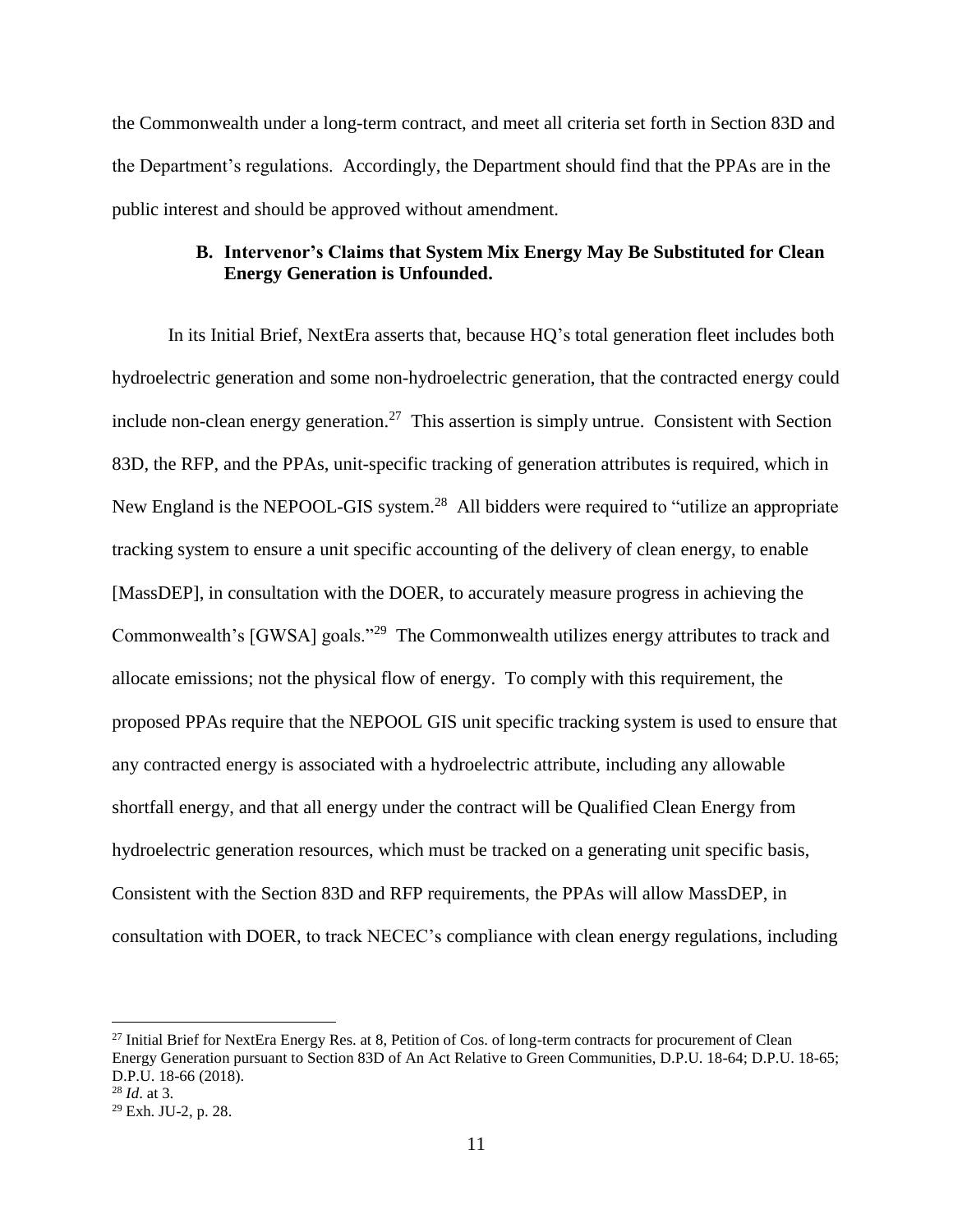the Clean Energy Standard ("CES"), and for allocating emissions.<sup>30</sup> By requiring unit specific tracking, the PPAs are consistent with the legislative and RFP requirements and are in the public interest.

## **III. THE EVALUATION TEAM IMPLEMENTED THE REQUIRED STAGE THREE ANALYSIS CONSISTENT WITH THE REQUIREMENTS OF THE RFP TO DETERMINE THE MOST COST-EFFECTIVE PORTFOLIO TO REACH THE PROCUREMENT TARGET**

Contrary to the AGO and RENEW's position, the Evaluation Team properly applied and conducted the Stage Three Portfolio Analysis RFP evaluation criteria. The Stage Three evaluation required that the Evaluation Team examine the portfolio effect of various combinations of bids in order to identify the most cost effective portfolio of project to achieve the stated goals of the RFP and statute.<sup>31</sup> Among these goals was the directive procure total of approximately 9.45 TWh of Clean Energy Generation.<sup>32</sup> The Stage Three evaluation was a necessary step as the Stage Two results did not represent the full market impacts of 9.45 TWh of Clean Energy Generation.<sup>33</sup> The costs and benefits of multiple individual projects are not simply additive and must be modeled as a portfolio to correctly evaluate the greatest benefits to ratepayers. In conducting the Stage Three Analysis, the Evaluation Team appropriately applied the criteria established in the RFP, consistent with the objectives of the RFP and Section 83D, and the Department's precedent; thus, the PPAs should be approved.

<sup>30</sup> Transcript *supra*, note 12 at 503.

 $31$  Exh. JU-6, p. 40.

 $32$  Exh. WP Support Tab F, p. 1.

 $33$  Exh. JU-6, p. 40.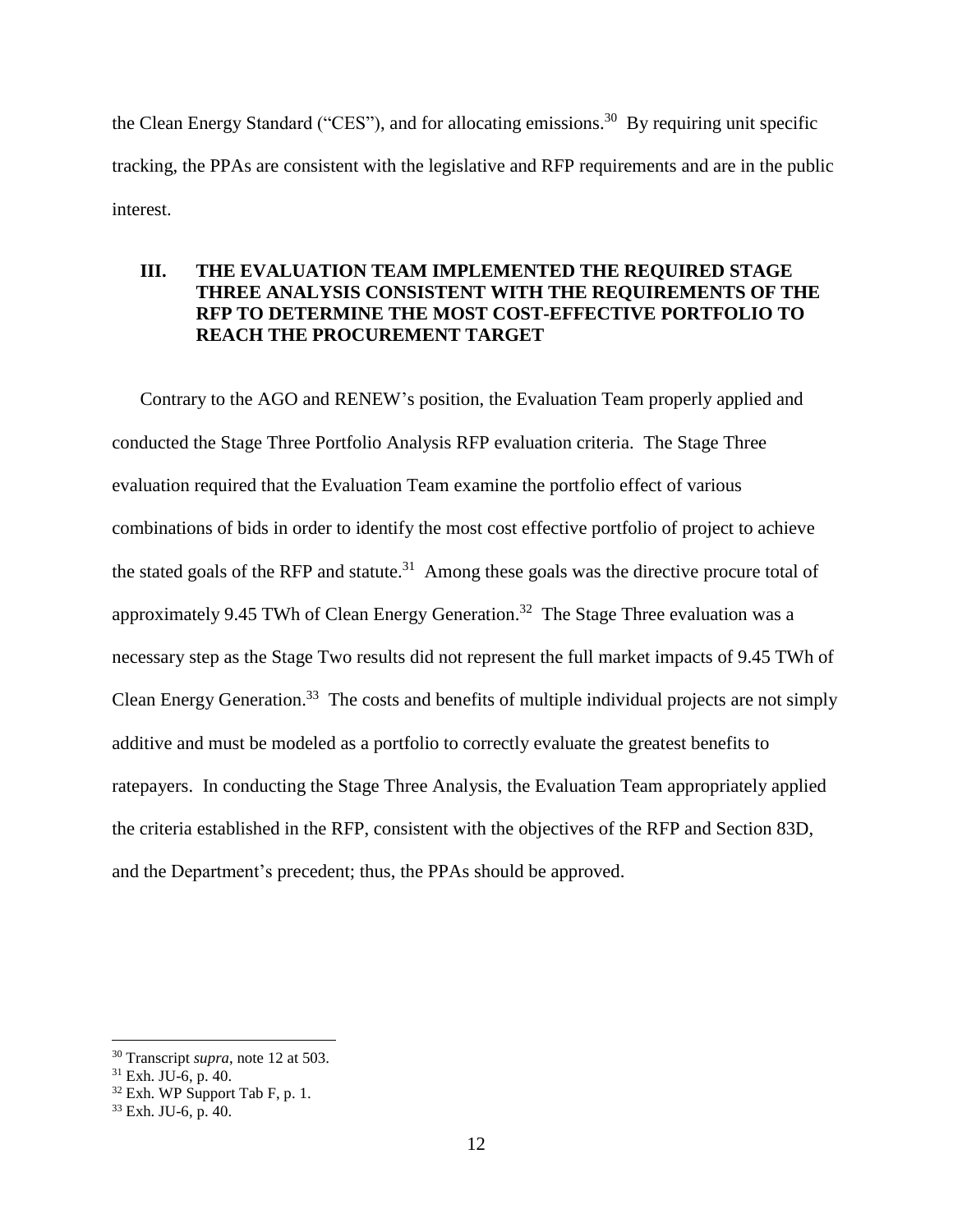### **A. The Evaluation Team Met the Objective of the Stage Three Evaluation to Select Portfolios of Approximately 9.45TWh, as Stated in the RFP and in Accordance with the Associated Protocol.**

The Stage Three Evaluation Protocol states the "objective of the Stage 3 evaluation is to select the proposal(s) that provide the greatest impact and value consistent with the stated objectives and requirements of Section 83D, as set forth in the RFP" including the "goal of selecting a portfolio of proposals for Clean Energy Generation for an annual amount of electricity equal to approximately 9.45TWh at low cost with limited risk."<sup>34</sup> The RFP clearly stated that the Distribution Companies sought "an amount of electricity equal to approximately 9.45TWh," and further specified that, in determining which proposals proceed from Stage Two to Stage Three, the "total annual MWh/year quantities of the proposals relative to the annual procurement target" would be a key consideration.<sup>35</sup> The record evidence demonstrates that the Evaluation Team reasonably implemented this stated objective.<sup>36</sup>

Fifty-three bids were part of a highly competitive Section 83D solicitation, many of which were included in portfolios and considered in the Stage Three analysis. The Evaluation Team was able to evaluate a number of portfolios in Stage Three that cost-effectively met the procurement target of 9.45 TWh and selected the most cost-effective and beneficial project pursuant to Section 83D, satisfying the entirety of the solicitation and statutory requirement, eliminating the need for any additional 83D solicitations.<sup>37</sup>

 $34$  Exh. WP Support Tab F, p. 1.

<sup>35</sup> Exh. JU-2, p. 41.

<sup>36</sup> Transcript *supra*, note 12 at 66.

<sup>37</sup> Transcript *supra*, note 12 at 471.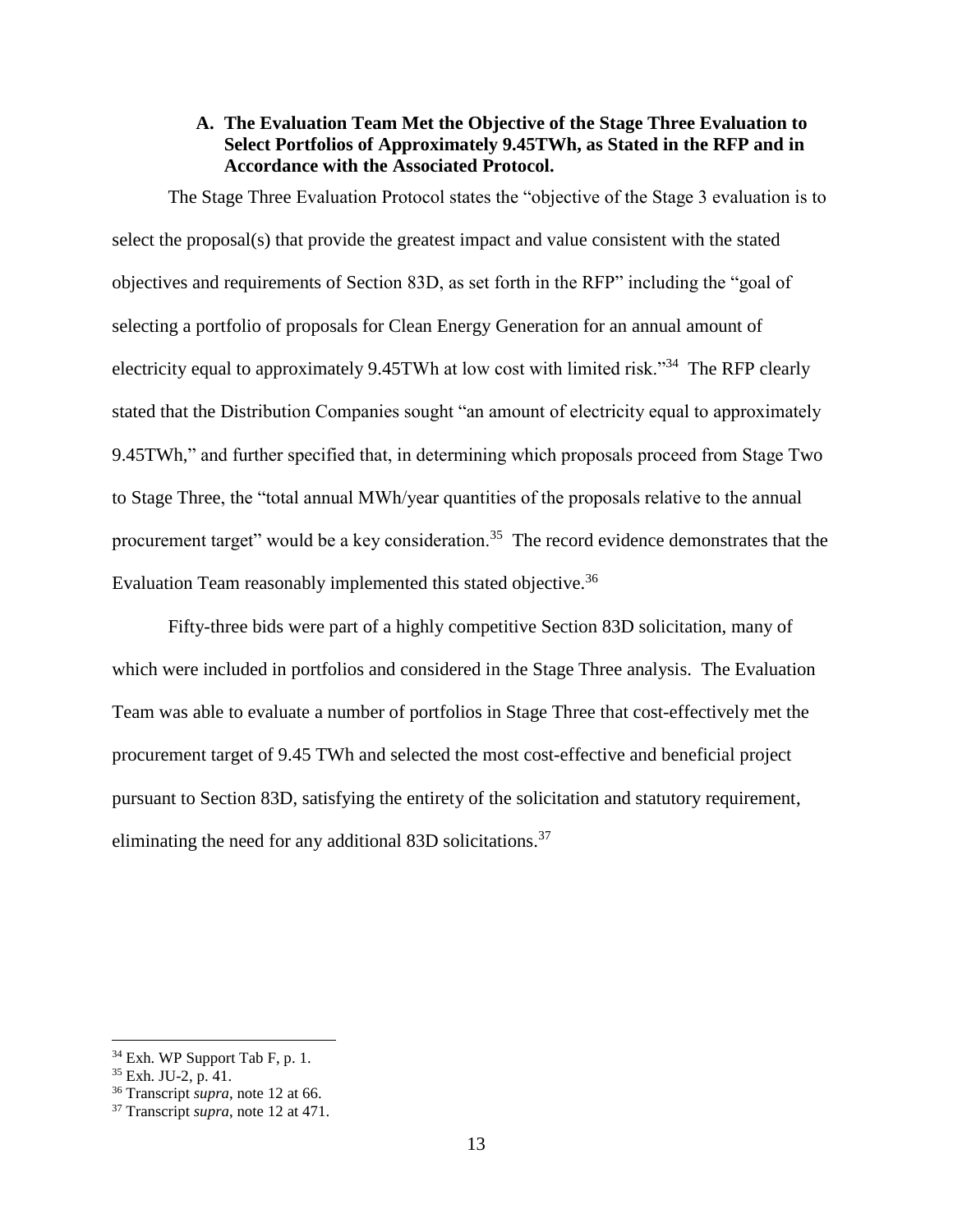### **B. The Highest Ranked Projects After Stage Two were Fully and Appropriately Evaluated in Stage Three of the Evaluation**

Intervenors have raised issues with the process used by the Evaluation Team in terms of Stage Two rankings, and the evaluation of projects in Stage Three. Specifically, RENEW opines that the Evaluation Team excluded the two top ranked bids at the end of Stage Two from further consideration in final Stage Three evaluation.<sup>38</sup> Similarly, as part of recommendations for future solicitations, the AGO suggests that by not making a portfolio solely comprised of the two top ranked bids the Evaluation Team "effectively removed from consideration what may have been one of, if not the, highest value portfolios."<sup>39</sup> However, these intervenors misunderstand the intended purpose of the portfolio analysis in Stage Three and its impacts on the relative costeffectiveness of proposals, as explained in detail herein.

The AGO's initial brief recommends that "highest ranking projects after Stage Two should be prioritized in Stage Three portfolio development."<sup>40</sup> The AGO's recommendation is already consistent with how the Evaluation Team developed portfolios in this solicitation. The Evaluation Team followed the RFP requirement that the "Evaluation Team will determine which proposals proceed to Stage Three following the Stage Two evaluation based on the following considerations: (1) the rank order of the proposals at the end of the Stage Two evaluation; (2) the cost effectiveness of the proposals based on the Stage Two quantitative evaluation; and (3) the total annual MWh/year quantities of the proposal(s), relative to the annual procurement target."<sup>41</sup> The Evaluation Team used "combinations of higher-ranked proposals" to build the Stage Three

<sup>38</sup> Initial Brief for RENEW NE. at 3, Petition of Cos. of long-term contracts for procurement of Clean Energy Generation pursuant to Section 83D of An Act Relative to Green Communities, D.P.U. 18-64; D.P.U. 18-65; D.P.U. 18-66 (2018).

<sup>39</sup> Att'y Gen *supra* note 3 at 32.

<sup>40</sup> *Id*. at 31.

<sup>41</sup> Exh. JU-2, p. 35.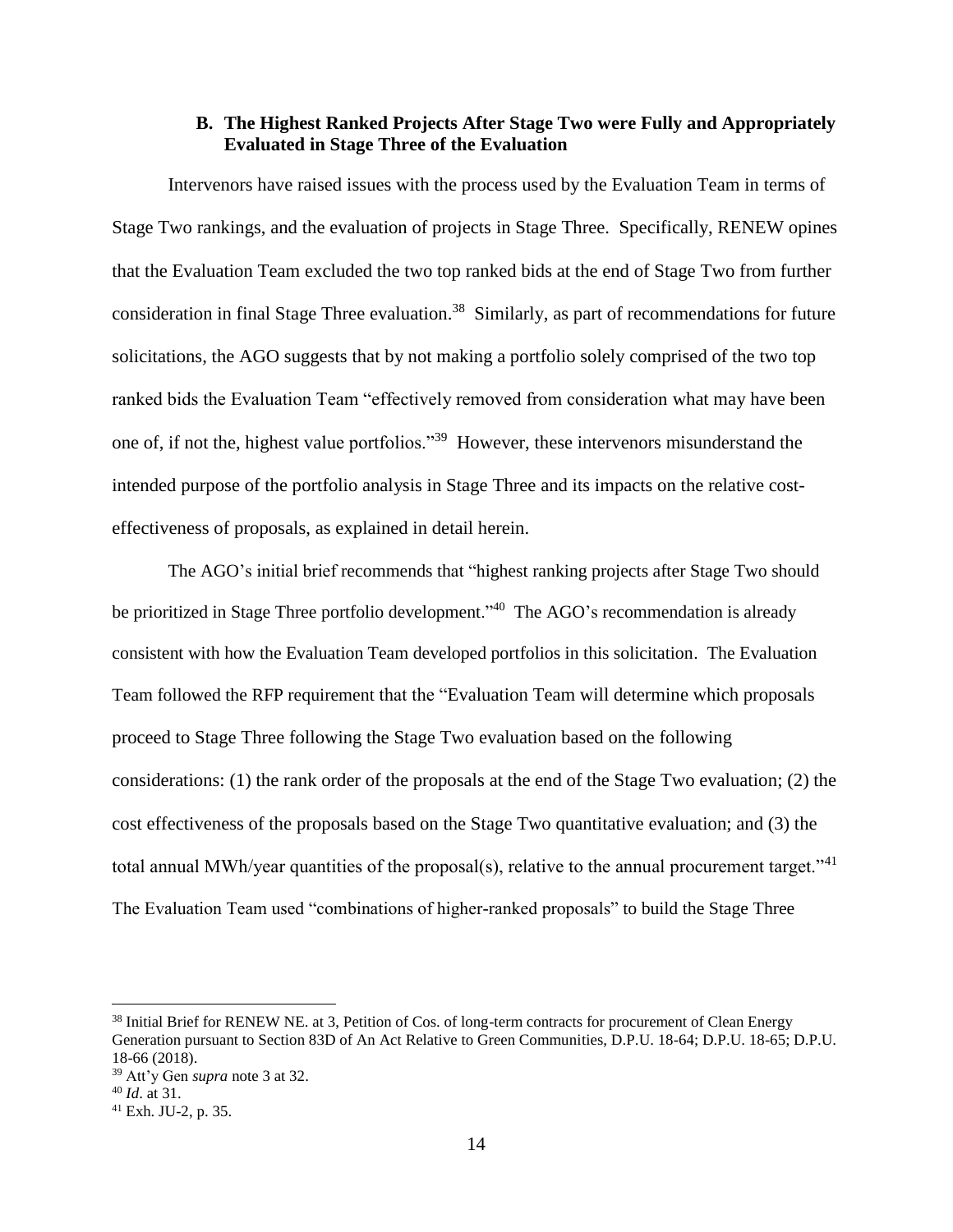portfolios, which included considering the top two ranked projects from Stage Two. <sup>42 43</sup> RENEW's assertion that the Evaluation Team excluded the two top ranked bids at the end of Stage Two from further consideration in final Stage Three evaluation is incorrect.<sup>44</sup> The projects noted by Intervenors were fully and appropriately evaluated in Stage Three, and at the conclusion of Stage Three were not the most cost-effective portfolios.<sup>45</sup>

By utilizing the Stage Two results as conclusory evidence of the relative costeffectiveness of specific proposals or combinations of proposals, both RENEW and the AGO misunderstand that Stage Two results of multiple projects cannot be considered additive and as such cannot be considered final.<sup>46</sup> Stage Three analysis contained a necessary portfolio effect evaluation so that a project's total, comprehensive cost effectiveness could be determined.

The AGO makes an unsubstantiated assumption that portfolios with the top two ranked projects from Stage Two ranked lower in Stage Three because their value was "diluted" with projects with "lower net direct benefits."<sup>47</sup> This assumption does not consider the fact that other market impacts may affect different portfolios, including impacts to the RPS and CES markets. Portfolios included hydroelectric energy generation, RPS eligible energy, and a combination of both, all resources that have different compliance obligation eligibility, which creates different RPS and CES direct and indirect benefits.

For example, a portfolio of 9.45 TWh of Class I RPS-eligible energy introduced to a large supply of existing Class I RECs would greatly exceed the RPS and CES obligation.<sup>48</sup> A

<sup>42</sup> Exh. TDI-NE-1-2.

<sup>43</sup> Transcript *supra*, note 12 at 489.

<sup>44</sup> RENEW *supra* note 38 at 3.

<sup>45</sup> *See* Exh. JU-7 CONFIDENTIAL.

 $46$  Exh. JU-6, p. 40.

<sup>47</sup> Att'y Gen. *supra* note 3 at 32.

<sup>&</sup>lt;sup>48</sup> The Massachusetts CES obligation (inclusive of the Massachusetts RPS obligation) was projected to be 9,339 GWh in 2020, less than 9.45 TWh procurement target. *See* Exh.JU-6, p.108. Additionally, a large portion of the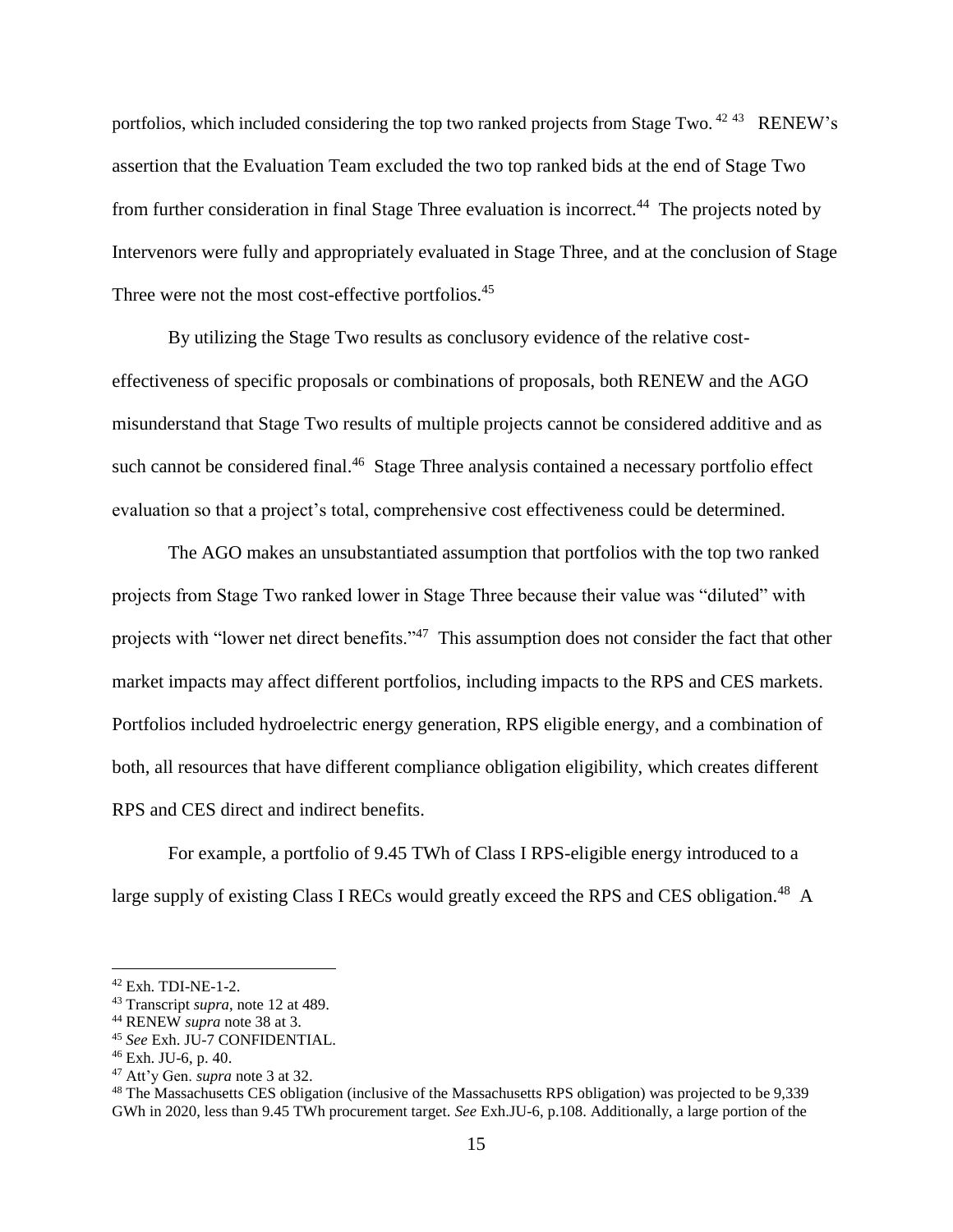single Class I RPS project may receive significant direct and indirect benefits from RPS and CES compliance in Stage Two of the analysis, but, when combined into a portfolio creating a significant oversupply of the regional REC market, the portfolio may have lower RPS benefits.<sup>49</sup> If the REC and CEC markets are significantly oversupplied from such a portfolio, similar reduced RPS market benefits would occur whether the energy was procured in one solicitation or split between two solicitations.

This example demonstrates why creating a portfolio of solely the top two ranked projects from Stage Two, procuring those projects, then conducting additional solicitation(s) to reach the remaining amount of the total 9.45 TWh procurement target would not have achieved significantly different quantitative results than the Evaluation Team's portfolios in this solicitation. The assertions made by RENEW and the AGO omit the application of the portfolio analysis in Stage Three and its impacts on the relative cost-effectiveness of individual proposals when grouped into a portfolio. Therefore, the Department should disregard these assertions made by RENEW and the AGO and find that the Evaluation Team reasonably conducted the Stage Three analysis, and the selection of NECEC is consistent with the Department's standard of review and thus the PPAs merit approval.

## **IV. THE DEPARTMENT SHOULD NOT DIRECT THE DISTRIBUTION COMPANIES TO MAKE SPECIFIC CHANGES TO FUTURE SOLICIATIONS AS A PART OF A CONTRACT REVIEW PROCEEDING,**

the two projects noted by intervenors, MCPC3 and GSPLII, were included in three separate portfolios in the Stage Three Analysis – Portfolio 2, 4, and 13. These projects were combined cost-effective Stage Two projects to make portfolios between 8.3 and 9.5 TWh. These portfolios are inclusive of the best performing large and small projects from Stage Two. The best performing portfolio, Portfolio 13, received significantly lower benefits for the impact of changes to the price for Class I RECs/CECs, because this portfolio significantly oversupplies the Massachusetts RPS and CES obligations. Additionally, this portfolio received lower benefits for the value of the proposal's contribution  $t$ oward meeting GWSA over and above compliance with the RPS and CES pursuant to  $R$ 

<sup>49</sup> See Exh. JU-6, pp. 28, 30(calculating the direct and indirect benefits for proposal RECs).

 $\overline{a}$ 

16

obligation could also be met by existing RPS eligible resources. *See* Exh. JU-6, p. 66 (displaying the number of RECs available to the regional RPS market in 2020).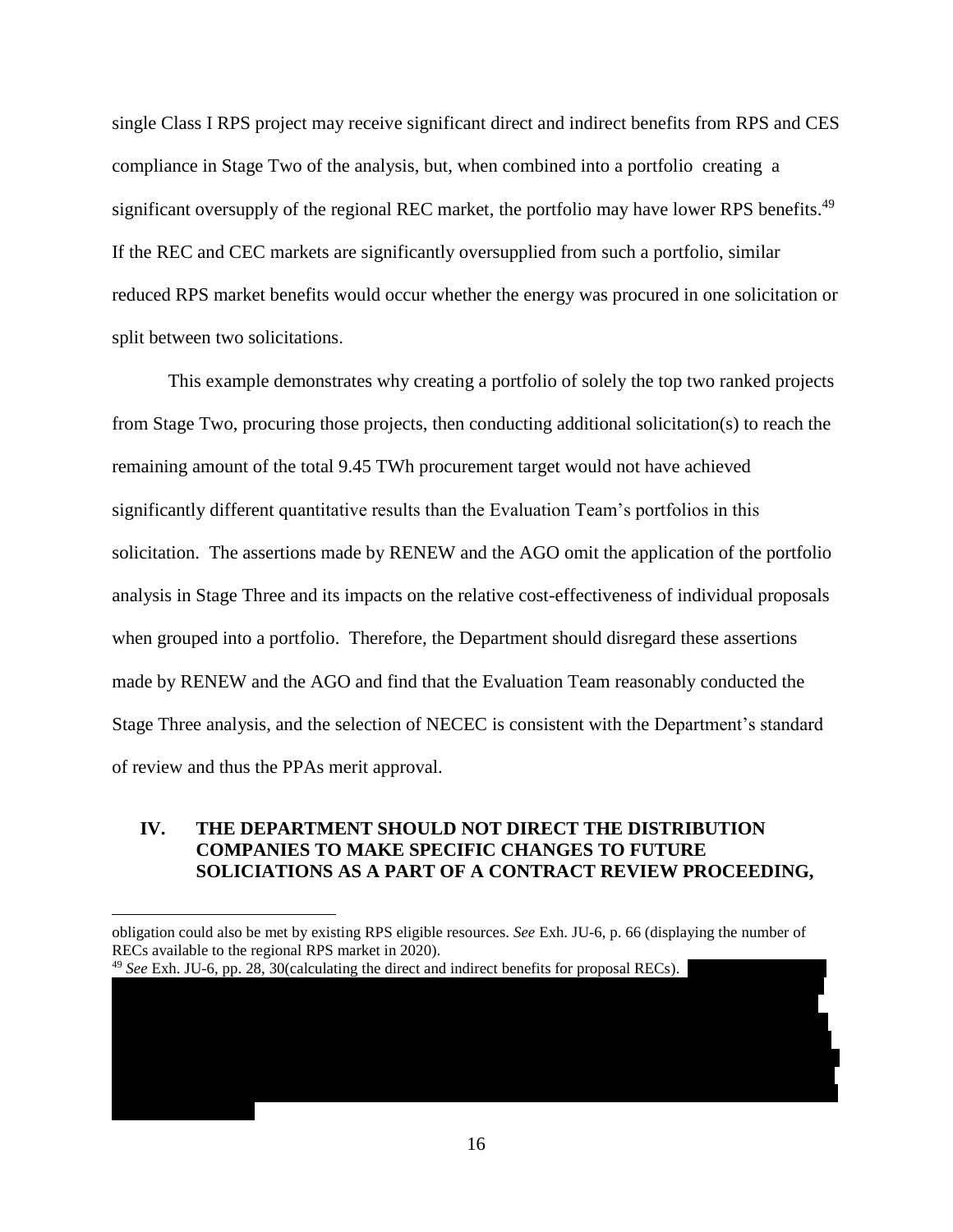### **BUT RATHER SHOULD LEAVE SUFFICIENT FLEXIBILITY TO CONSIDER CHANGES DURING THE RFP DRAFTING PROCESS**

The AGO recommends that various changes be made to future solicitation processes directed by the Green Communities Act.<sup>50</sup> However, the Department has consistently held that the RFP drafting process and associated dockets for Department review, and not contract review proceedings, are the appropriate time and forum to consider process improvements.<sup>51</sup>

As an initial matter, DOER notes that if the Department approves the PPAs in the instant proceeding, there are no future solicitations authorized under Section 83D. While, DOER certainly agrees that there are lessons to be learned during any evaluation process, it is more appropriate for any changes to be considered if and when there is authorization for another Green Communities Act solicitation. At that time, the Distribution Companies, the DOER, and the AGO can consider process improvements collaboratively in that RFP drafting process. The Department need not direct the Distribution Companies to adopt specific changes to future RFPs, such as those recommended by the AGO, in the instant proceeding.

The AGO has provided no compelling reasons for the Department to depart from its consistent prior determinations on recommendations for future solicitations in contract review proceedings.<sup>52</sup> Each of the AGO's proposed recommendations are subject matters that would more appropriately be addressed in the solicitation drafting process, and subsequent review of the draft RFP before the Department. Prior Green Communities Act solicitations have required the timetable and method of solicitations for long-term contracts be jointly developed by the

<sup>50</sup> Att'y Gen *supra* note 3 at 30.

<sup>51</sup> *See* Petitions of Massachusetts Electric Company and Nantucket Electric Company, each d/b/a National Grid, NSTAR Electric Company, d/b/a as Eversource, Fitchburg Gas and Electric Company d/b/a Unitil, D.P.U. 17-117, 17-118, 17-119, 17-120, 72 (2017). <sup>52</sup> *Id*. at 72.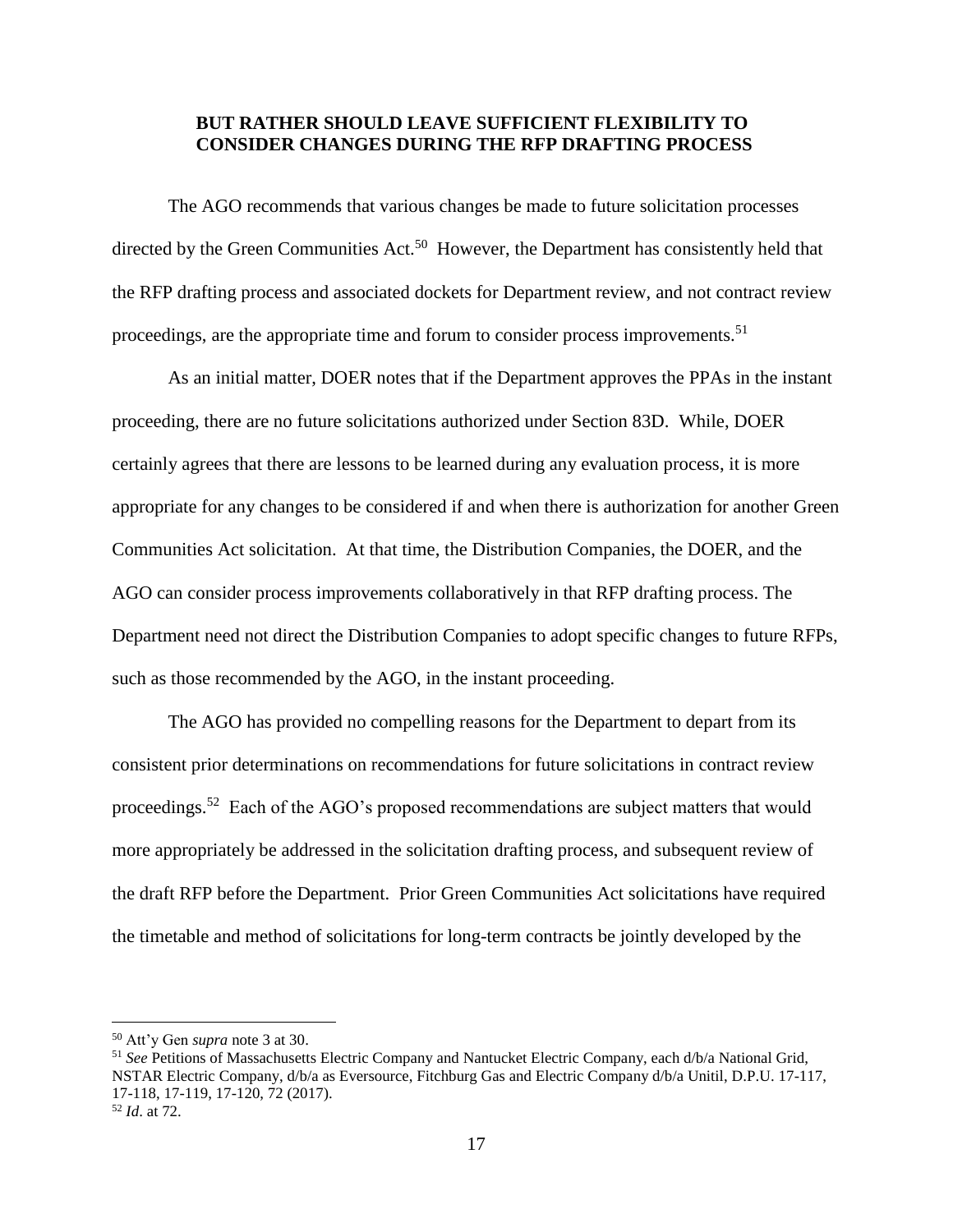DOER and the Distribution Companies, in consultation with the AGO, and requires oversight by an Independent Evaluator. The solicitation drafting process is collaborative and allows for significant input from each of these parties to create the best outcomes possible for the evaluation. Recommendations for process and RFP changes benefit greatly from robust discussions of the participating parties and improvements to proposals greatly benefit from the collaborative drafting process required by the Green Communities Act. Accordingly, the AGO's recommendations are most appropriately considered during the RFP drafting process, and not within the Department's contract review proceedings. there are other, more appropriate opportunities for evaluation of potential changes to the procurement process, consistent with its prior determinations, the Department should not direct specific changes to future solicitations in the current contract review proceeding.

In particular, the Department should not adopt the GWSA methodology changes suggested by the AGO's witness, as it contains a mistake that will introduce a risk of overvaluing the GWSA compliance value of certain resources, which could result in the future selection of a project that is less cost effective for ratepayers. The AGO's witness statement that "[t]he GWSA metric as constructed and used in this solicitation does not accurately represent the GWSA contributions of the potential projects" demonstrates that the AGO's witness misunderstands the GWSA metric. The "GWSA metric" referenced by the AGO in its Initial Brief is actually the "Value of GWSA Over and Above the RPS and CES Metric."<sup>53</sup> The total GWSA contributions of the potential projects are not measured through the metric referenced by the AGO, but rather by the total Inventory Impact of the proposal relative to the base case. This Inventory Impact is

<sup>53</sup> *See generally* Exh. JU-6.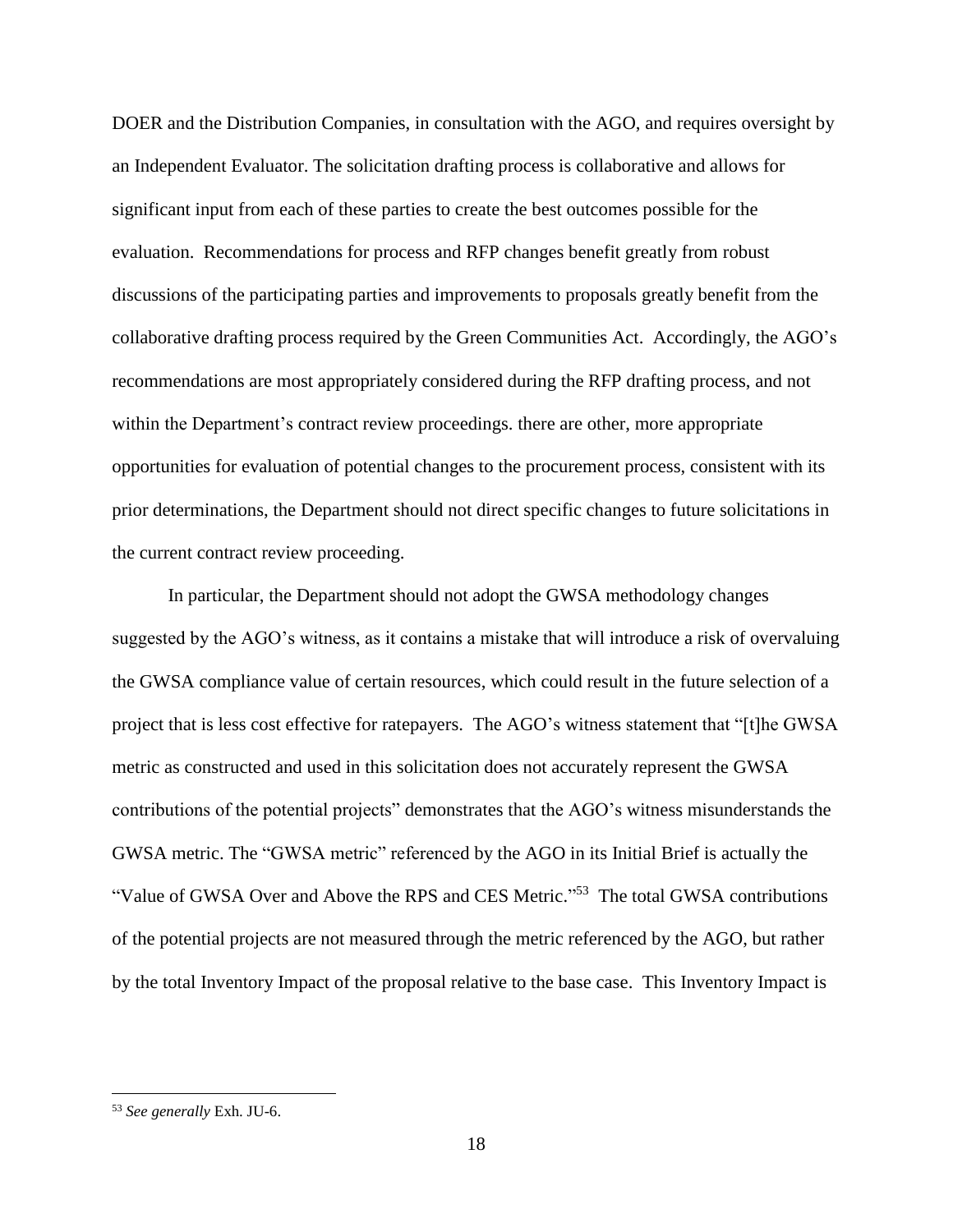then valued through the RPS and CES market direct and indirect benefits and, if not yet valued, through the "Value of GWSA Over and Above the RPS and CES Metric."

The Evaluation Team appropriately subtracts the impact of RPS and CES compliance from the total Inventory Impact to isolate those emission reductions not yet valued. The AGO's witness states that "evaluation approach already nets off the value of the Base Case (and the Base Case includes RPS and CES compliance)" because "the project value calculated is already net of the value of RPS and CES compliance;" this is simply not correct. As stated in the Evaluation Report and by the EDCs in an information response to the AGO, the Capacity Expansion module utilized by the Evaluation Team consultant to develop the base case and proposal cases "minimize[s] the net present value of the total cost, i.e., capital, fuel and operating, of the generation fleet serving the wholesale market within the ISO‐NE electrical footprint subject to resource adequacy, operational and environmental constraints" which includes the cost of complying with the RPS and CES.<sup>54</sup> As noted by the DOER witness, the model allows for the RPS to be undersupplied and ACP payments to be made.<sup>55</sup> Therefore, a REC used for RPS or CEC compliance in a proposal case is not necessarily offsetting a REC or CEC in the base case, and the AGO's witness' generalization is inaccurate and the suggested methodology could introduce a risk of double counting the value of an emission reduction.

Double counting emission reductions from RPS compliance would unfairly weight some projects more than others, even if they had the same total impact on the emissions Inventory. The GWSA methodology as utilized by the Evaluation Team ensured that all emission reductions are valued only once, thereby ensuring project proposals are compared on a level playing field for their total emissions benefits. The Department should not depart from its

<sup>54</sup> Exh. JU-6, p. 9; Exh. AGO 2-1.

<sup>55</sup> Transcript *supra*, note 12 at 505; Exh. JU-6, p. 66.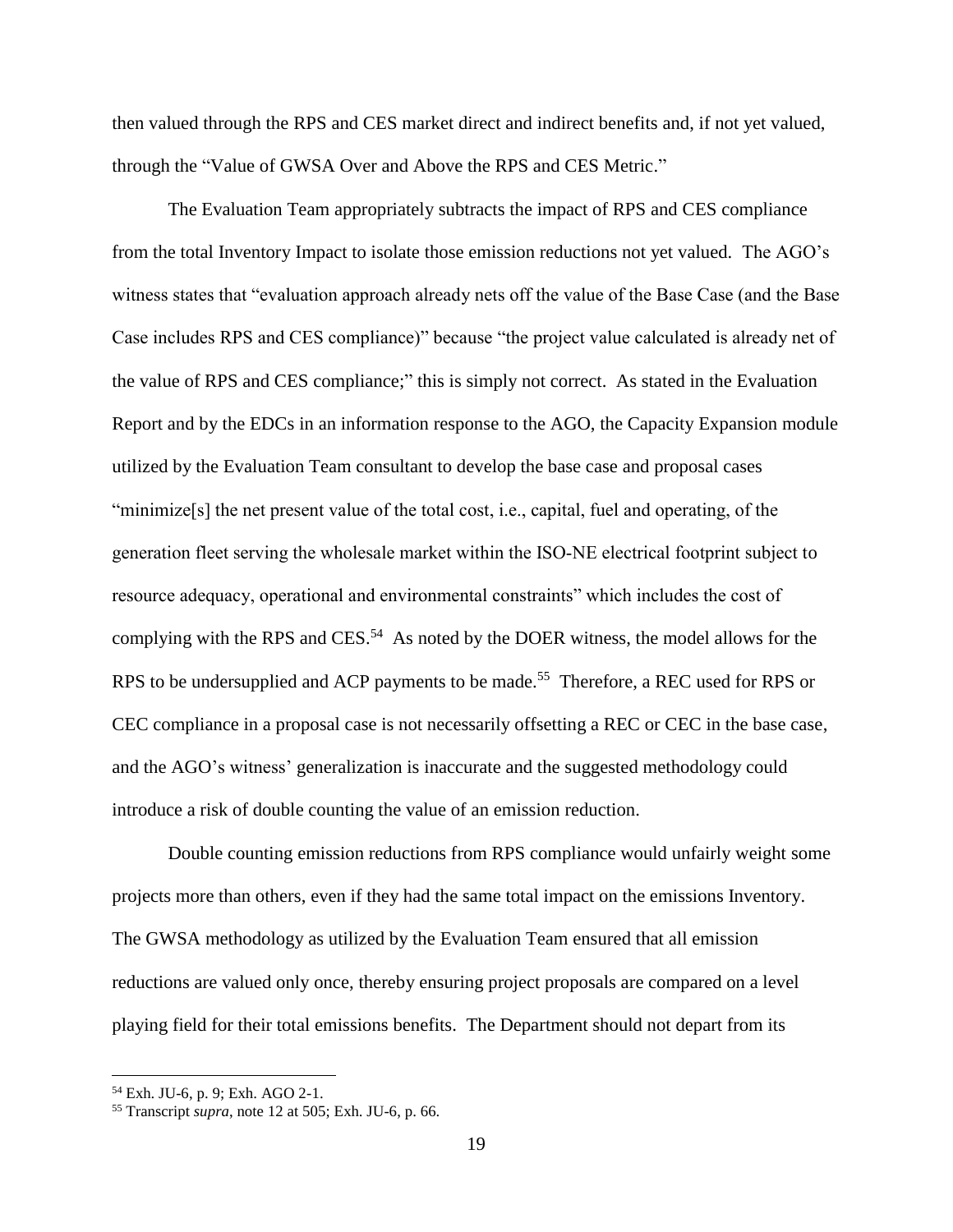consistent determination that contract review proceedings are not the correct forum to address recommendations for future procurements and should not adopt either the AGO's process recommendations or changes to the GWSA methodology.

#### **V. CONCLUSION**

As detailed in its Initial Brief, the IE Report, and this Reply Brief the proposed PPAs: (1) are a cost-effective method of procuring reliable renewable energy on a long-term basis; (2) meet the eight criteria set forth in the Department's regulations; and (3) are in the public interest. The Distribution Companies properly followed the bid evaluation process set forth in the RFP and properly applied the bid criteria resulting in a solicitation and procurement process that was fair, reasonable, and transparent and resulted in PPAs that are low-cost, reasonable and result in acceptable bill impacts on customers.

Further, consistent with Department precedent, the Department should not adopt the AGO's recommendations regarding changes to the RFP and evaluation process, including the GWSA methodology, as such recommendations for changes to future solicitations are beyond the scope of this proceeding, and are best left to stakeholders, including the AGO, to address in the RFP drafting process and associated proceedings at the Department. Finally, the Department should not adopt the Attorney General's witness' recommendation regarding the value of GWSA over and above the RPS and CES metrics.

Respectfully, DOER requests the Department approve the proposed PPAs, without amendment, and not adopt any proposed process changes for future solicitations in the instant proceeding.

20